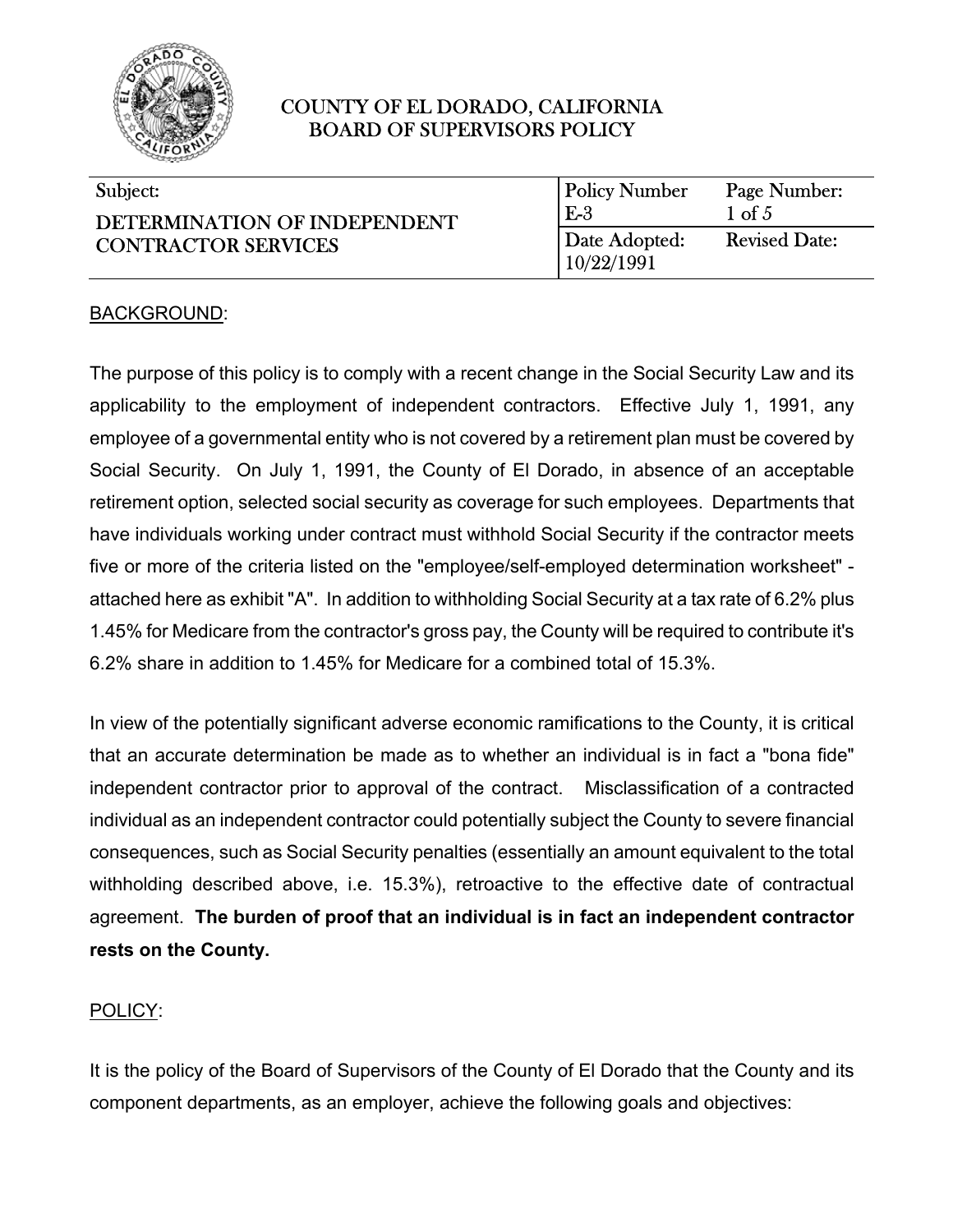

| Subject:                                                   | <b>Policy Number</b>        | Page Number:         |
|------------------------------------------------------------|-----------------------------|----------------------|
| DETERMINATION OF INDEPENDENT<br><b>CONTRACTOR SERVICES</b> | $E-3$                       | $2 \text{ of } 5$    |
|                                                            | Date Adopted:<br>10/22/1991 | <b>Revised Date:</b> |

- 1. That the employment relationship between the County and independent contractor or contract employee be clearly defined and understood by both the County/department as an employer and the individual involved;
- 2. The statutory requirements for withholding related to the use of independent contractors and contract employees are correctly implemented; and
- 3. That the utilization of independent contractors and contract employees be properly managed according to the legal requirements.

## PROCEDURE:

Beginning July 1, 1991, any contract for personal services must be accompanied by a copy of the "employee/self-employed determination worksheet" completed by the requesting department head. The Purchasing Division will process a contract for consultant services, only after receiving the determination worksheet.

Upon receipt of the request, Purchasing will review the completed worksheet. If Purchasing is in agreement with the results of the worksheet, a contract will be processed. If the contractor does not meet the minimum criteria for self-employed status, the following language will be added to the contract for services:

It has been determined that the services provided under the terms of this contract may fall under Internal Revenue Services laws and requisitions requiring withholding. Social Security and other applicable federal or state income taxes shall be withheld by the County for all payments hereunder.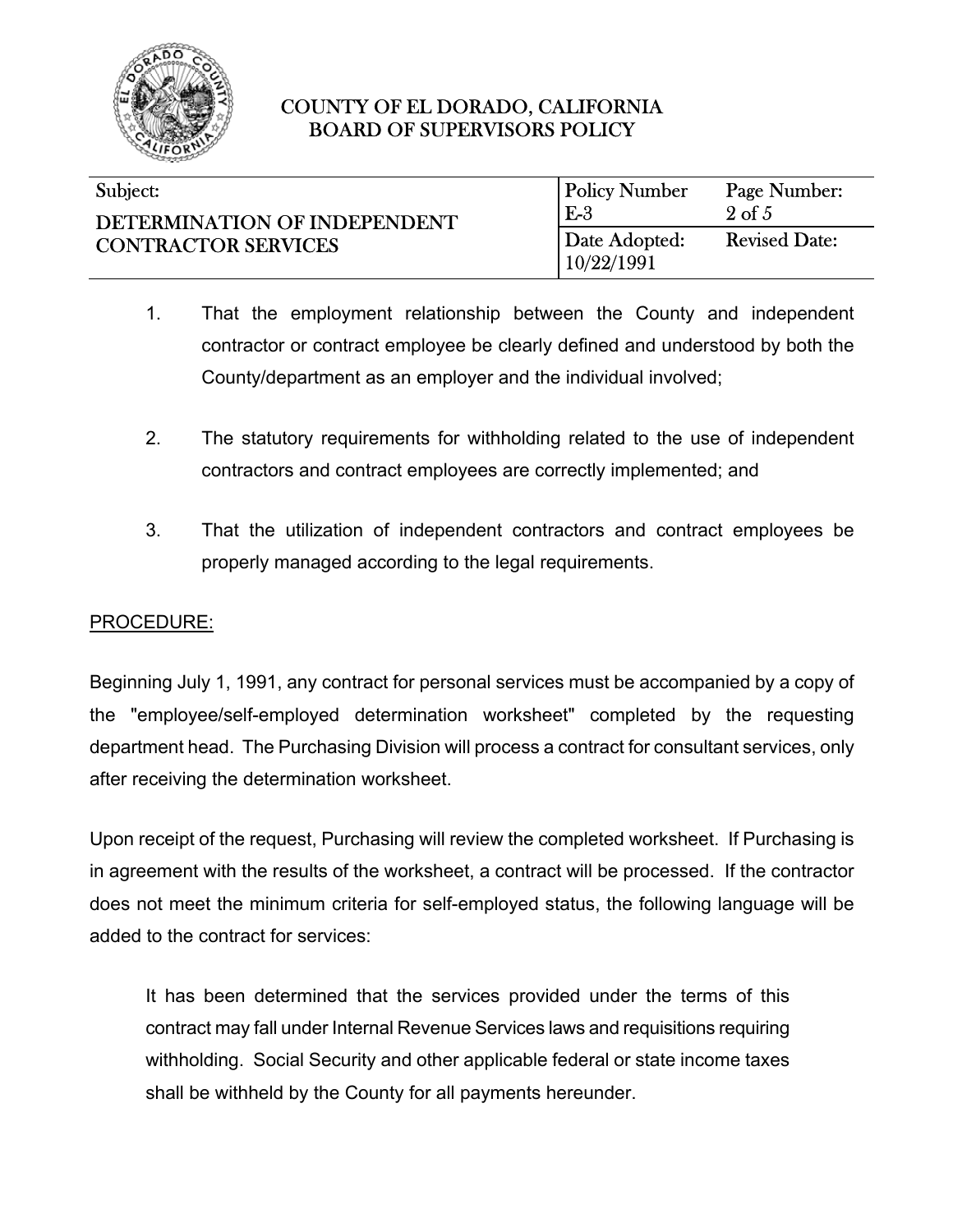

| Subject: |  |
|----------|--|

| Subject:                                                   | <b>Policy Number</b>        | Page Number:         |
|------------------------------------------------------------|-----------------------------|----------------------|
| DETERMINATION OF INDEPENDENT<br><b>CONTRACTOR SERVICES</b> | $E-3$                       | $3 \text{ of } 5$    |
|                                                            | Date Adopted:<br>10/22/1991 | <b>Revised Date:</b> |

l

 $\overline{a}$ 

If Purchasing does not agree with the initial outcome of the determination worksheet, the request will be forwarded to the Personnel Division which will consult with the Auditor to arrive at a final determination on whether withholding requirements apply. The contracting department will be notified of any changes.

Completed contracts requiring withholding will be assigned the letter "W" following the contract number, i.e. 31-001W. This letter will alert the Auditors Department that when the claim is submitted for payment, it will be processed through the payroll unit, and applicable withholding will be deducted from the payment.

A signature line for the requesting department head has been added to the determination worksheet. The department head signature serves as proof of authorization, and verification that the worksheet is accurate.

# EVALUATION CRITERIA

The following critical criteria has been established to assist department heads in differentiating between a bona fide independent contractor **not** subject to Social Security withholding and a contractor that **is** subject to Social Security withholding. As a guideline or aid in this determination process, but not to be interpreted as a replacement to the original criteria provided on the determination worksheet issued by the IRS, are the following considerations in determining whether a bona fide independent contractor relationship exists.

The existence of the following elements does not indicate an employer-employee relationship:

1. An independent contractor is one who, in rendering services, exercises an independent employment or occupation and represents their employer only as to the results of their work, and not as to the means whereby it is to be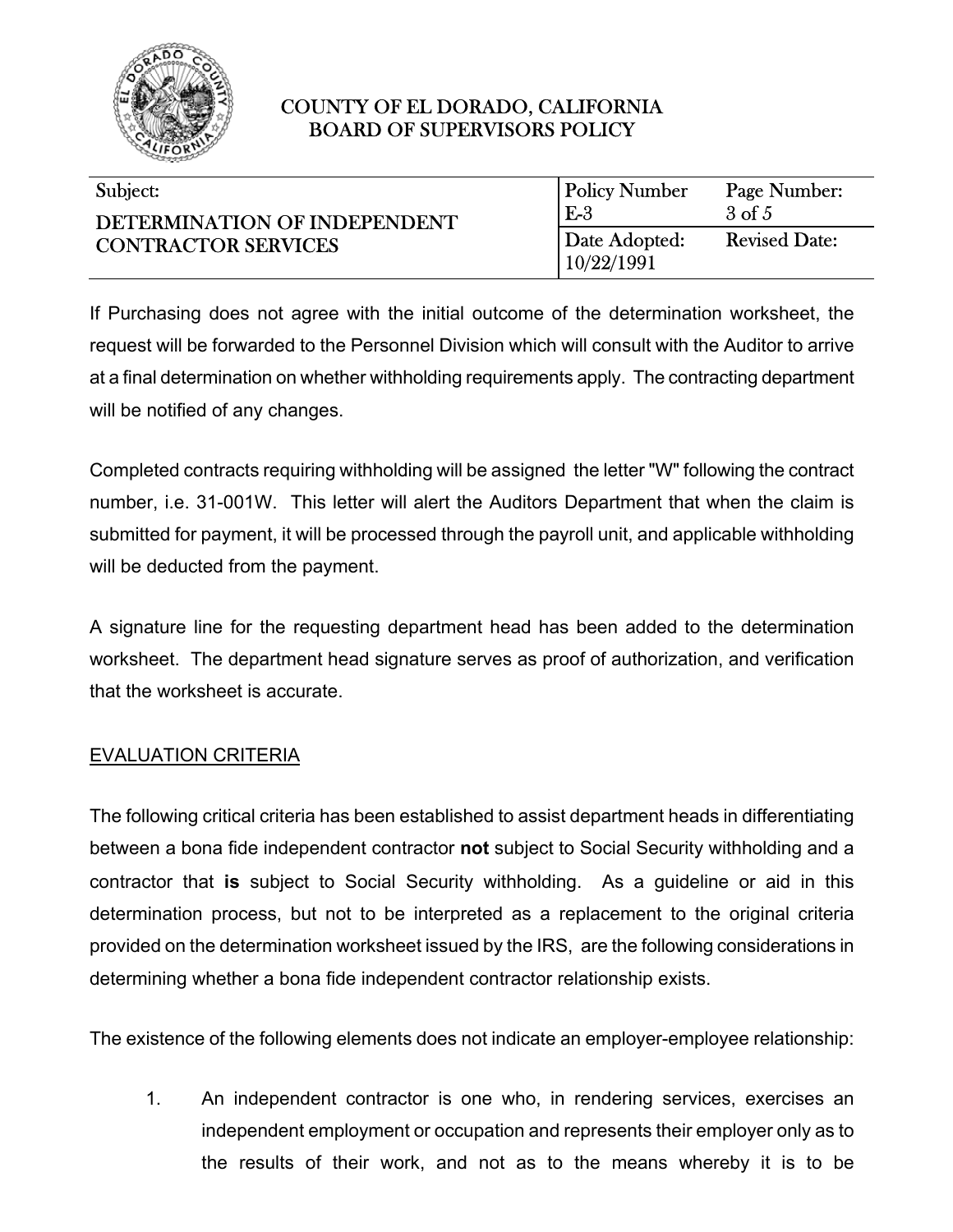

#### $\overline{\phantom{0}}$ Subject:

| Subject:                                                   | <b>Policy Number</b>        | Page Number:         |
|------------------------------------------------------------|-----------------------------|----------------------|
| DETERMINATION OF INDEPENDENT<br><b>CONTRACTOR SERVICES</b> | $E-3$                       | $4 \text{ of } 5$    |
|                                                            | Date Adopted:<br>10/22/1991 | <b>Revised Date:</b> |

accomplished. Simply put, the **employer has limited right of control** as to the mode of doing the work, but is contracting to receive a product (In contrast, situations where the employer directs the day-to-day manner on which the product is developed and achieved are indicative of an employer-employee relationship).

l

 $\overline{a}$ 

- 2. The individual is **customarily engaged in an independently established business**, i.e., part of a bona fide firm or outside agency which provides services to other agencies and/or the public.
- 3. Independent contractors are contracted to complete a specific project for compensation by project rather than by time. Independent contractors **maintain control over their own time.**
- 4. The existence of recognized **professional or other regulatory licenses**. For example, an attorney, architect, etc.
- 5. **Services** provided by an independent contractor **do not have to be rendered personally.** Contractors are hired to provide a result; therefore, they have the right to hire others to do the actual work.
- 6. Independent contractors should not do work that is part of the hiring organization's regular business.

The existence of the following elements may indicate an employer-employee relations: